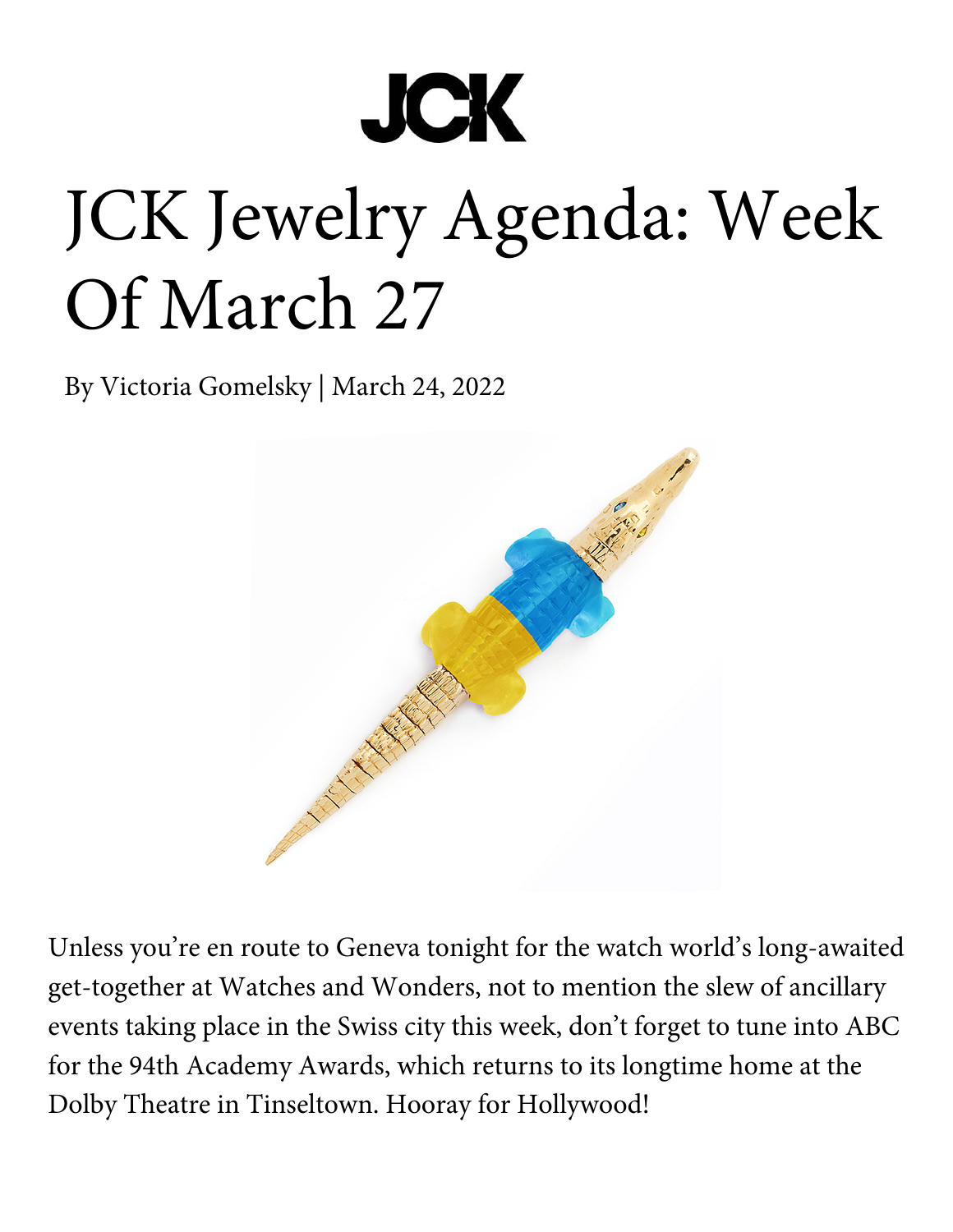# **ATTEND Watches and Wonders Geneva: March 30–April 5 (in person and online)**



*Endeavor Centre Seconds Concept Lime Green watch in 40 mm stainless steel case with enamel dial, \$27,600; H. Moser & Cie*

After two years of virtual product presentations, the high-end watch industry reunites in person this week at the highly anticipated Watches and Wonders Geneva fair, the reincarnated version of what used to be known as the Salon International de la Haute Horlogerie. The usual Richemont-owned suspects (Cartier, Panerai, IWC, etc.) will be there, as will a host of Baselworld defectors, including Rolex, Patek Philippe, and Chopard. For anyone who didn't get an invite to the physical affair, the show is also hosting digital sessions.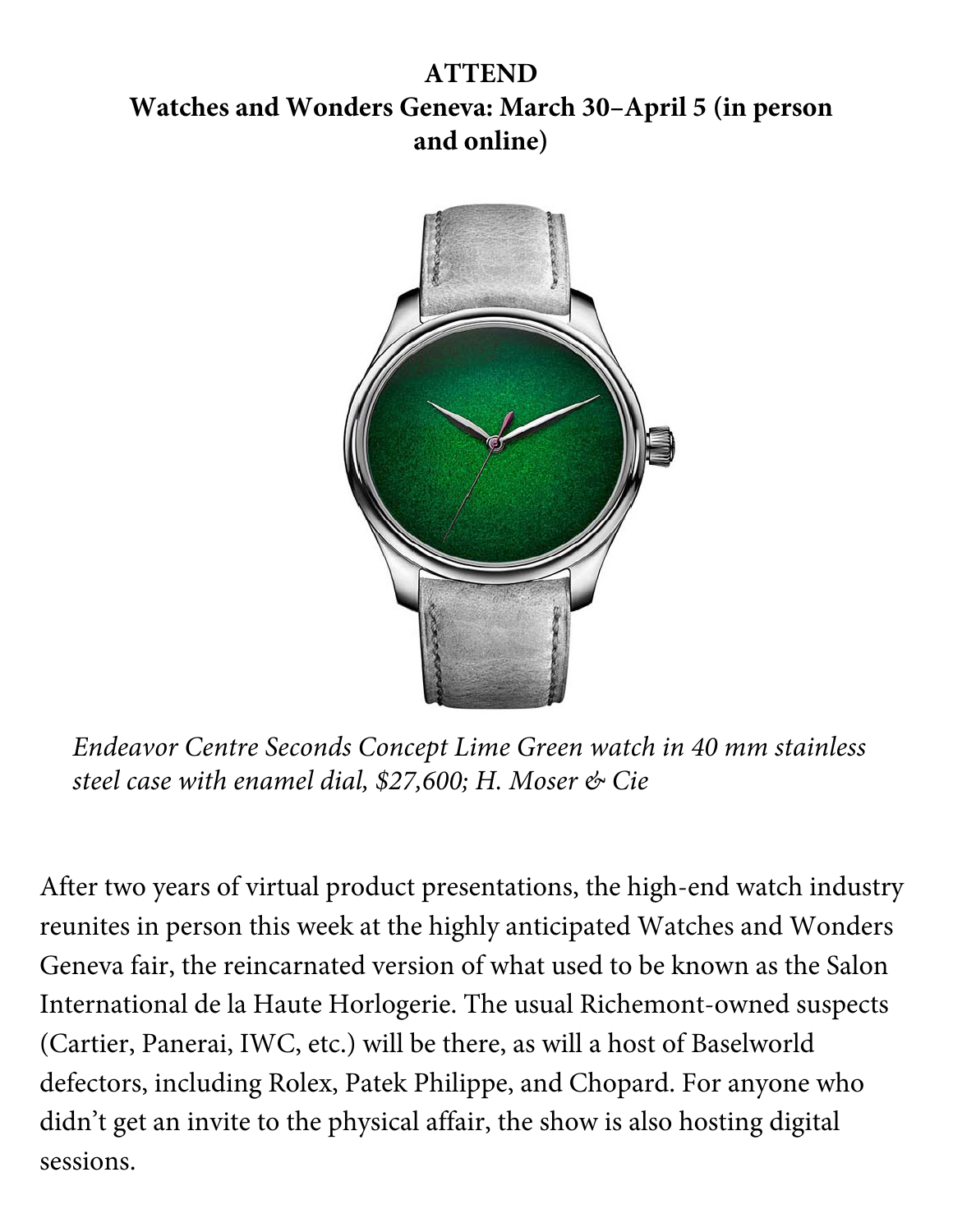#### **Haute Jewels Geneva: March 30–April 5 (in person)**



*Masterpieces ring with 3.07 ct. round, 3.53 cts. t.w. marquise, and 0.79 ct. t.w. baguette diamonds in platinum, \$335,900; Picchiotti*

Piggybacking on top of the watch events in town, Haute Jewels Geneva at the Fairmont Grand Hotel Geneva is home to 18 top jewelry brands with an emphasis on high-end European makers, including Yoko London, Picchiotti, and Stenzhorn.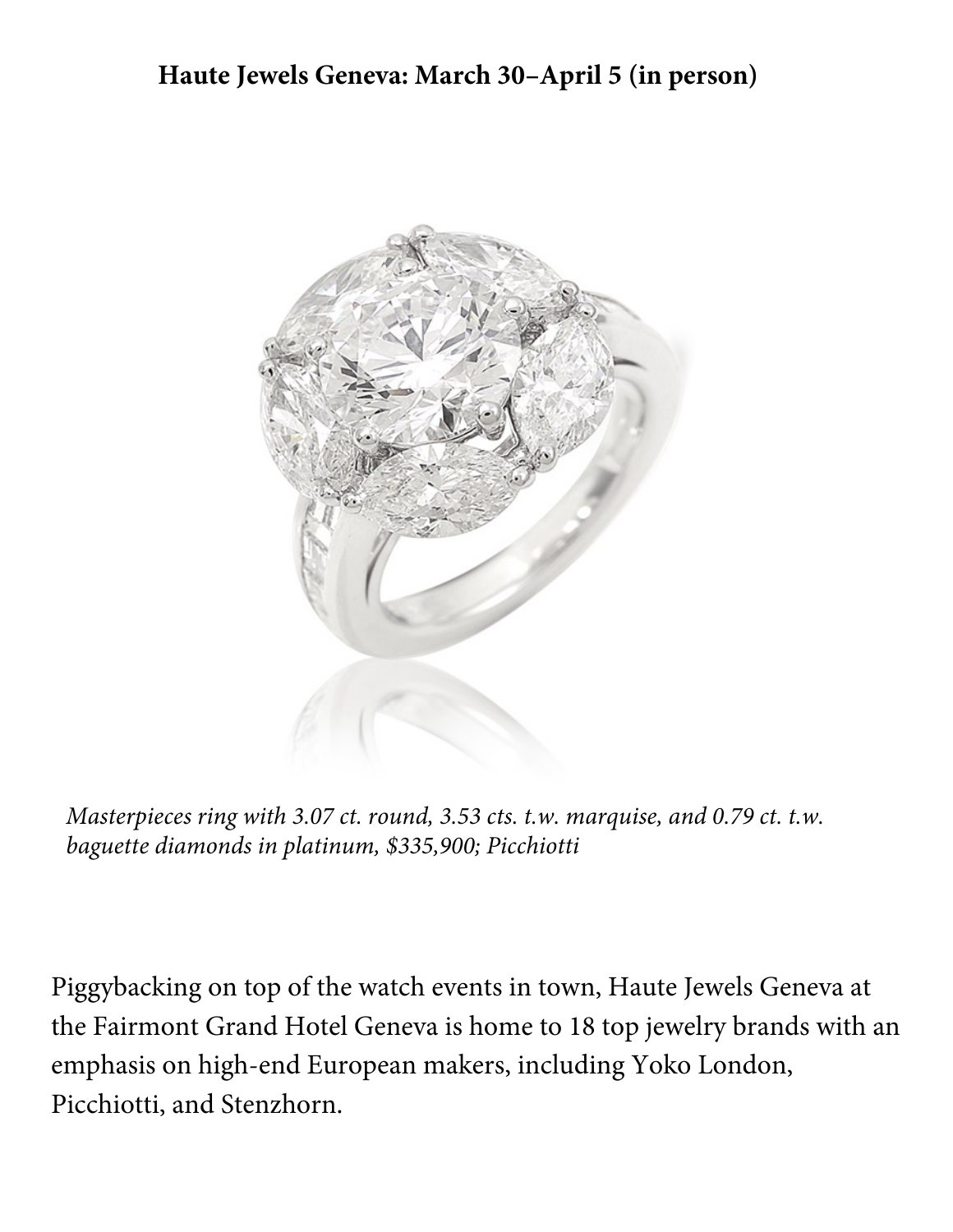## **The Winter Show: April 1-10 (in person)**



*A La Vieille Russie antique cocktail ring in platinum with lapis lazuli, turquoise enamel, coral, and diamonds, \$28,000*

Following its postponement, the Winter Show, a bastion of art, antiques, and design, moves from its long-standing location at the historic Park Avenue Armory to 660 Madison Avenue (the former Barneys flagship) for its special spring edition. Expect to find more than 60 international dealers at the 10-day event, showcasing a dynamic selection of works spanning more than 5,000 years of fine art, decorative objects, and jewelry.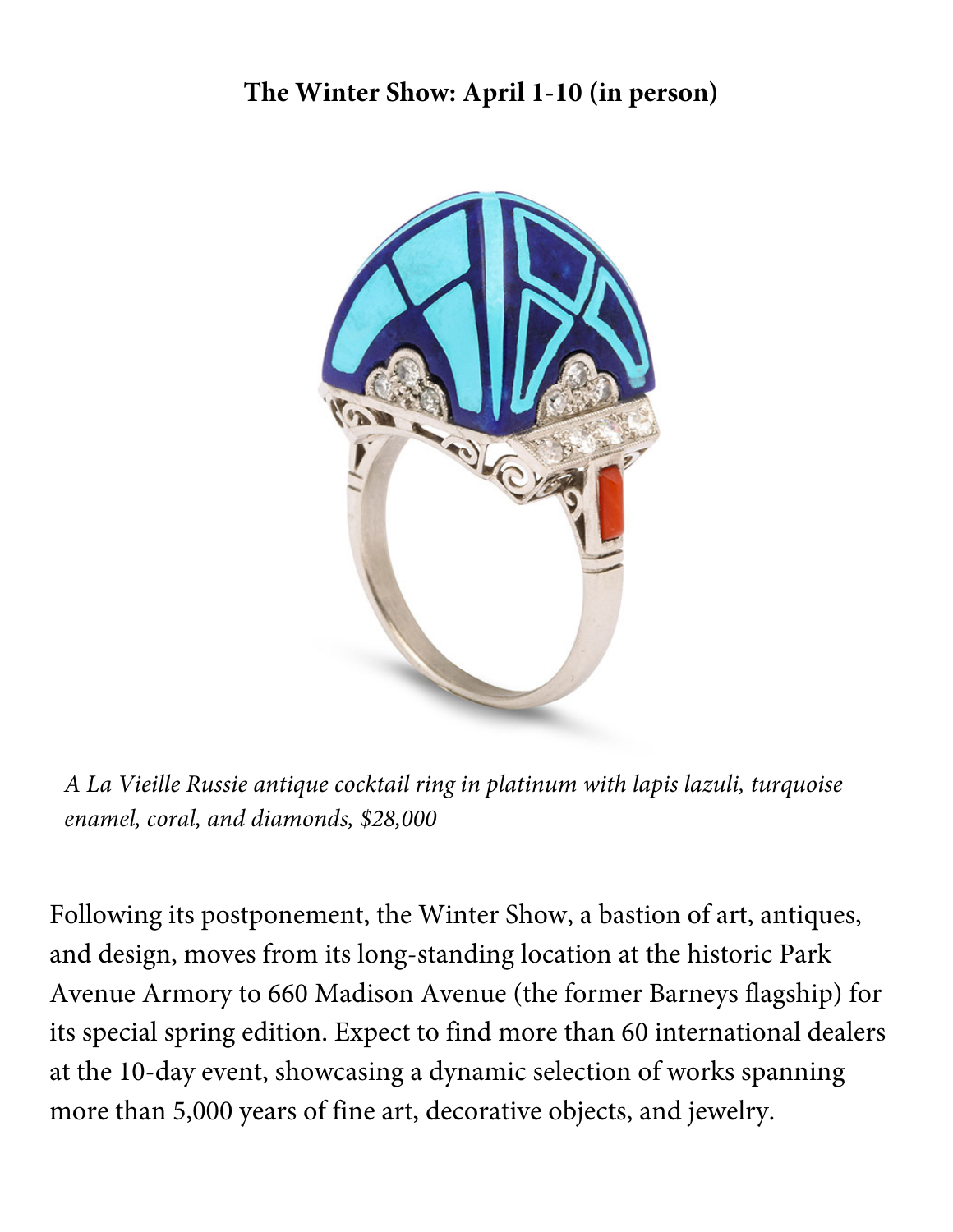**The Art and Science of Blue Diamonds Webinar: April 1, 9 a.m. ET (online)**



John King

The World Diamond Museum hosts "Rhapsody In Blue: The Art and Science of Blue Diamonds," a webinar featuring artist John King, who left GIA in 2020 after a dozen years as its chief quality officer. King will touch on his studies in color theory and color order systems, as well as his work at GIA, to explore the magic of the most coveted colored diamonds.